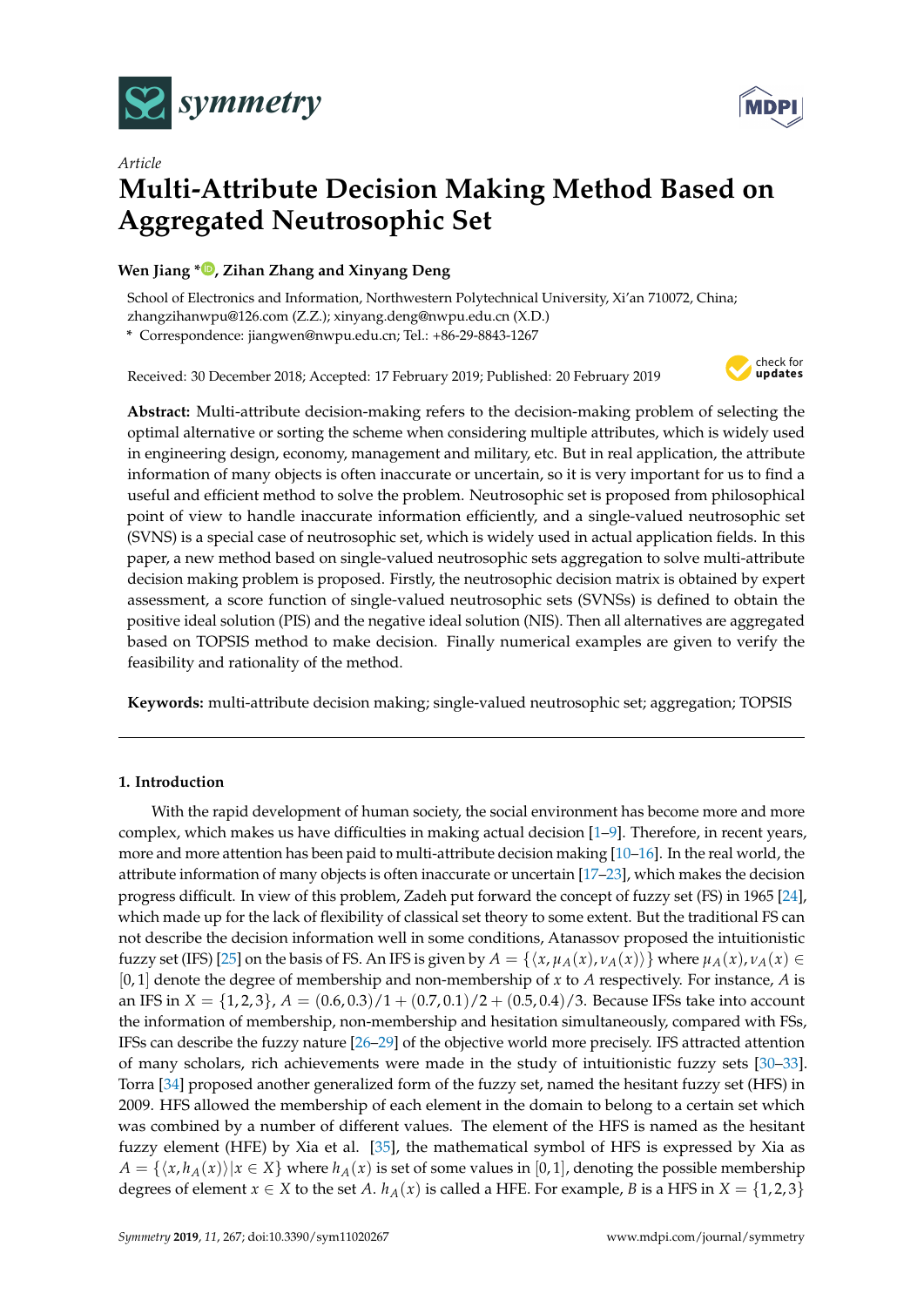and  $B = \{0.6, 07, 0.8\}/1 + \{0.2\}/2 + \{0.3, 0.9\}/3$ . The addition and multiplication operations on the hesitant fuzzy element are also given by Xia. The hesitant intuitionistic fuzzy sets (HIFSs) is proposed by Zhou et al. [\[36\]](#page-11-7). Zhou proposed that the HIFSs here were the generalization of the IFSs. The group decision-making method under the condition of the uncertain intuitionistic fuzzy priority relation matrix and aggregation operator was also given by Zhou in that paper.

The IFS considers both the truth-membership  $T_A(x)$  and the falsity membership  $F_A(x)$  with  $T_A(x)$ ,  $F_A(x) \in [0,1]$  and  $0 \le T_A(x) + F_A(x) \le 1$ . For IFSs, the indeterminacy is  $1 - T_A(x) - F_A(x)$  by default. The IFS can handle incomplete information but can hardly process inaccurate information.

In order to better describe uncertain information, Smarandache introduced Neutrosophy in 1995 [\[37,](#page-11-8)[38\]](#page-11-9). Neutrosophy is a kind of philosophy which studies the nature, scope, and origin of neutralities, as well as their joint parts with different ideational spectra [\[37\]](#page-11-8). Neutrosophic set (NS) was also propose by Smarandache. NS is a very powerful tool which generalizes the concept of the classic set, fuzzy set, interval-valued fuzzy set, IFS, interval-valued intuitionistic fuzzy set [\[39\]](#page-11-10), dialetheist set, paraconsistent set, and tautological set [\[37\]](#page-11-8). A NS *A* is defined on a universe of discourse *u*. An element *x* in set *A* is expressed as  $x = x(t, i, f) \in A$ , where *t* is a truth-membership function, *i* is an indeterminacy-membership function, and *f* is a falsity-membership function, *t*, *i*, and *f* are the real standard or non-standard subsets of  $]0^-,1^+[$ . For a NS, the indeterminacy is denoted explicitly in contrast of that of IFSs. The indeterminacy can be divided into more parts so as to better express the inaccurate information [\[37\]](#page-11-8). However neutrosophic sets are hard to use in actual occasions. So Wang et al. [\[40\]](#page-11-11) proposed the concept of single-valued neutrosophic sets (SVNSs). For instance,  $C = (0.7, 0.5, 0.2)$  is a SVNS, in which the truth-membership  $t = 0.7$ , the indeterminacy  $i = 0.5$  and the falsity-membership  $f = 0.2$ . Because SVNS are easy to express the inaccurate information, SVNSs are widely used in actual situations, such as in medicine [\[41\]](#page-11-12), image processing [\[42\]](#page-11-13), multi-criteria decision-making [\[43–](#page-11-14)[47\]](#page-11-15), fault diagnosis [\[41](#page-11-12)[,48,](#page-11-16)[49\]](#page-11-17), etc.

Neutrosophic set has many advantages in handling uncertain information. A lot of researches are conducted on it. In [\[50\]](#page-11-18), SVNS is used to express the decision information, weighted average operator, TOPSIS method is adopted to propose the multi-criteria decision making method. Peng introduced relevant concepts about the interval neutrosophic set [\[51\]](#page-11-19), and the multi-criteria decision making problem is also analyzed by combining the ranking method. Jiang proposed a new method to measure the similarity between SVNSs using Dempster-Shafer evidence theory [\[52\]](#page-12-0). Ye proposed a method to make decision based on the weighted correlation coefficient of SVNSs in [\[44\]](#page-11-20), and proposed another method to make decision in multi-criteria environment based on single valued neutrosophic cross-entropy in [\[45\]](#page-11-21). Ye utilized cross entropy between the ideal solution and an alternative to get the rank of all alternatives according to the values of cross entropy and to choose the most suitable one(s). A decision method for the interval neutrosophic set is proposed based on cross entropy by Tian et al. [\[53\]](#page-12-1). Deli applied bipolar neutrosophic sets to multi-criteria decision situations [\[54\]](#page-12-2). The TOPSIS method can be effectively combined with SVNSs to accomplish multi-attribute decision making problems. By the way, the key point of TOPSIS is that the ideal alternative should have the shortest distance from the PIS and the farthest distance from the NIS. The standard TOPSIS to new multi-attribute decision-making called simplified-TOPSIS is proposed by Elhassouny [\[55\]](#page-12-3), which simplifies the process of the classical TOPSIS and get the same result.

This paper mainly introduces a new multi-attribute decision-making method based on SVNSs. First, based on the given decision matrix, use score function to get the PIS and the NIS. Second, aggregate all alternatives to get aggregated neutrosophic set. Last, use TOPSIS method to rank all alternatives to make decision.

The paper is organized as follow. In Section [2,](#page-2-0) we present some preliminaries. Section [3](#page-4-0) will focus on the proposed multi-criteria decision method based on aggregated neutrosophic set. Afterwards, two illustrative examples are introduced in Section [4.](#page-5-0) In the final section, conclusions are drawn.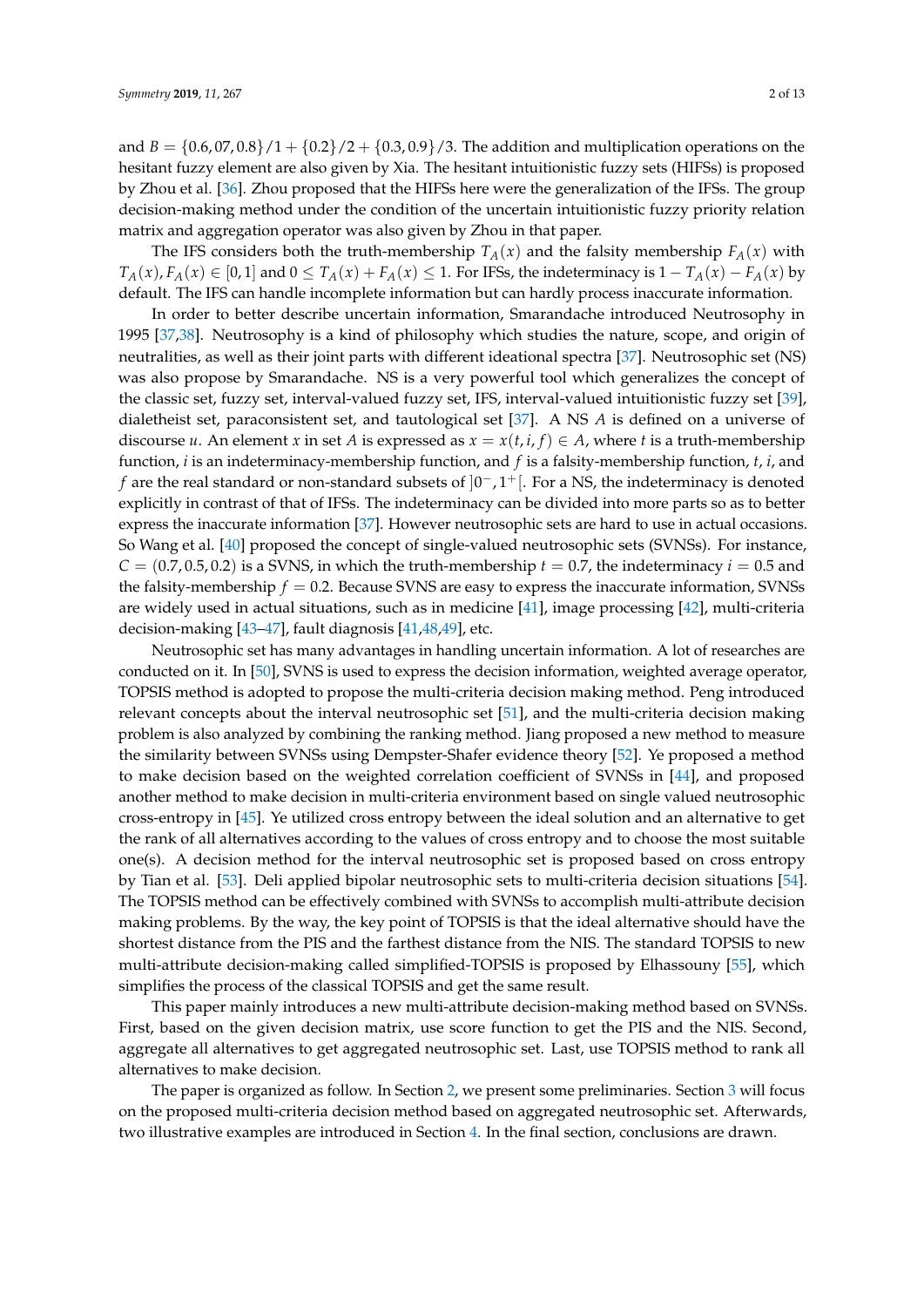#### <span id="page-2-0"></span>**2. Preliminaries**

A brief review of some preliminaries will be given in the following part.

#### *2.1. Neutrosophic Sets*

Neutrosophic set is an efficient tool to deal with the uncertain information. In [\[37\]](#page-11-8), Smarandache gave the definitions about a NS as follow:

**Definition 1.** *Y is a universal space of point (objects) with a generic element of Y denoted by y. A neutrosophic set N* ⊂ *Y is consist of a truth-membership function*  $T_N(y)$ *, an indeterminacy-membership function*  $I_N(y)$  *and a falsity-membership function*  $F_N(y)$ .  $T_A(y)$ , These three components are real standard or real nonstandard *subset of* [0 <sup>−</sup>, 1+]*. So that all three components*

$$
T_N(y) \rightarrow [0^-, 1^+]
$$
  

$$
I_N(y) \rightarrow [0^-, 1^+]
$$
  

$$
F_N(y) \rightarrow [0^-, 1^+]
$$

 $T_N(y)$ ,  $I_N(y)$  and  $F_N(y)$  are related as follow:

$$
0^{-} \leq \sup T_N(y) + \sup I_N(y) + \sup F_N(y) \leq 3^+.
$$

**Definition 2.** *A neutrosophic set N has its' complement which is characterized by N<sup>c</sup> and is characterized as*

$$
T_N^c(y) = 1^+ - T_N(y)
$$
  
\n
$$
I_N^c(y) = 1^+ - I_N(y)
$$
  
\n
$$
F_N^c(y) = 1^+ - F_N(y)
$$

*for every y in Y.*

*2.2. SVNS*

For NS is difficult to be used in practical occasions, Wang [\[40\]](#page-11-11) proposed the concept of single-valued neutrosophic sets (SVNSs), which can be easily used in actual situations. The definition of SVNSs are introduced as follow:

**Definition 3.** *Let Y be a space of points (objects) which generic elements in Y denoted by y. A SVNS N is characterized by a truth-membership function TN, an indeterminacy-membership function IN, and a falsity-membership function*  $F_N$  *with*  $T_N$ ,  $I_N$ ,  $F_N \in [0, 1]$ *.* 

*When Y is continuous, an SVNS N can be expressed as:*

$$
N = \int_X \langle T_N(y), I_N(y), F_N(y) \rangle | y, \quad y \in Y.
$$
 (1)

*When Y is discrete, an SVNS N can be characterized as:*

$$
N = \sum_{y} \langle T_N(y), I_N(y), F_N(y) \rangle | y, \quad y \in Y
$$
\n(2)

*For convenience, a SVNS is usually denoted by its' simplified symbol*  $N = \langle T_N(Y), I_N(Y), F_N(Y) \rangle$  *for all*  $y \in Y$ .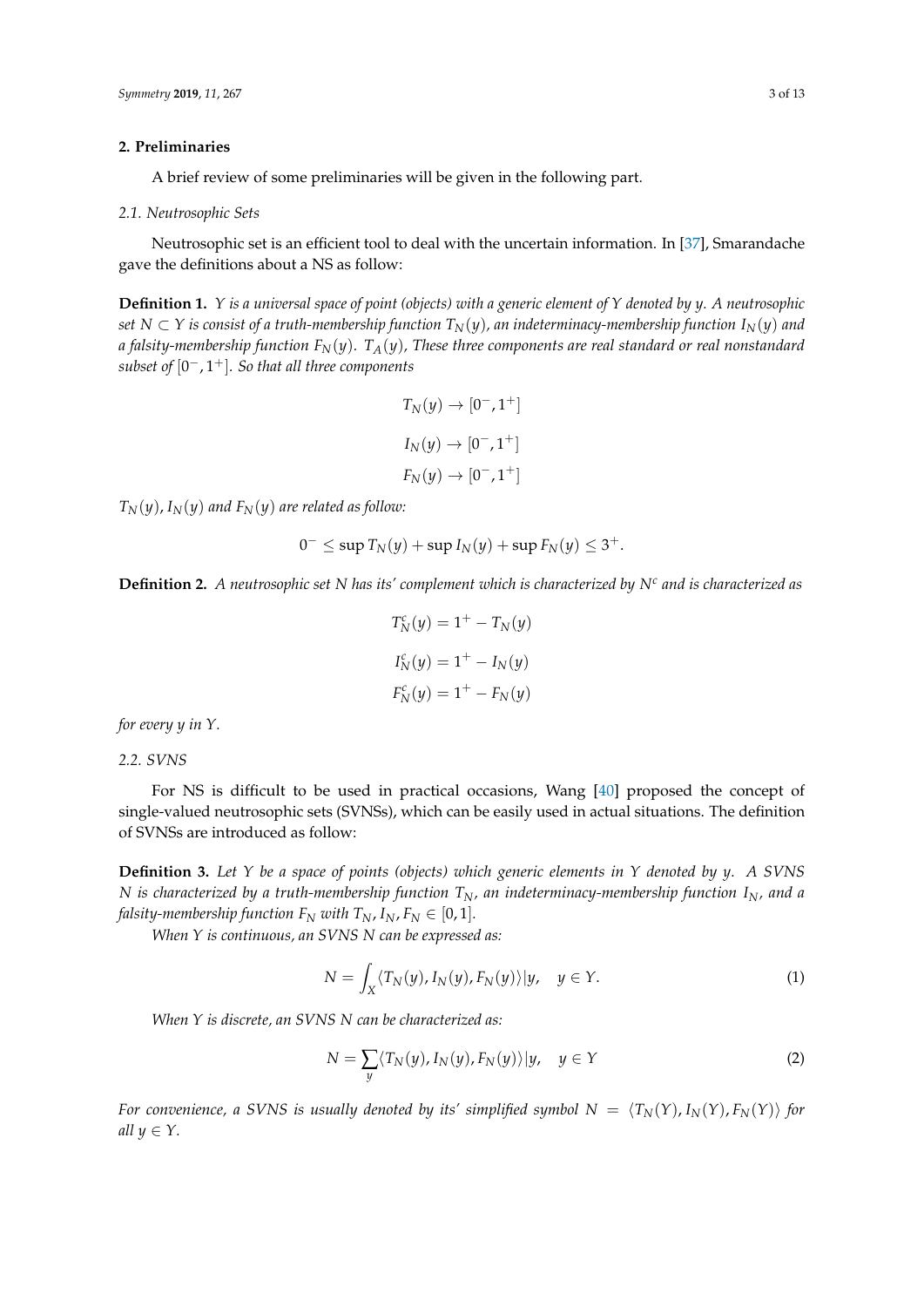**Definition 4.** *A SVNS N has its' complement N<sup>c</sup> which is characterized as*

$$
T_N^c(y) = F_N(y)
$$
  

$$
I_N^c(y) = 1 - I_N(y)
$$
  

$$
F_N^c(y) = T_N(y)
$$

*for all y in Y.*

**Definition 5.** *A SVNS N is contained in the other SVNS M, N*  $\subseteq$  *M, if and only if* 

$$
T_N(y) \le T_M(y)
$$
  

$$
I_N(y) \ge I_M(y)
$$
  

$$
F_N(y) \ge F_M(y)
$$

*for all y in Y.*

**Definition 6.** *Two SVNSs N and M are equal, written as N* = *M, if and only if*  $N \subseteq M$  *and*  $N \subseteq M$ .

### *2.3. Score Function*

**Definition 7.** Assume  $A = (T_A, I_A, F_A)$  be a single valued neutrosophic number, then the score function [\[56\]](#page-12-4) *is defined as*

<span id="page-3-0"></span>
$$
S(A) = \frac{T_A - I_A - F_A}{3}.\tag{3}
$$

Score function is a very useful tool to illustrate which neutrosophic number is better. For example,  $A_1 = (0.5, 0.3, 0.4), A_2 = (0.6, 0.4, 0.5)$ , use the score function and get  $S(A_1) = -\frac{2}{15}$ ,  $S(A_2) = -\frac{1}{6}$ ,  $S(A_1) > S(A_2)$ , this result is in line with intuition, in this case,  $A_1$  is better than  $A_2$ .

### *2.4. Distance between Two Neutrosophic Sets*

Assume that there two NSs, shows as follow:

$$
M = \langle t_M(x_i), i_M(x_i), f_M(x_i) \rangle \quad i = 1, 2, \dots, n \tag{4}
$$

$$
N = \langle t_N(x_i), i_N(x_i), f_N(x_i) \rangle \quad i = 1, 2, \dots, n
$$
 (5)

Then the Hamming distance between *M* and *N* is defined as follow:

$$
d_1(M, N) = \sum_{i=1}^{n} \{ |t_M(x_i) - t_N(x_i)| + |i_M(x_i) - i_N(x_i)| + |f_M(x_i) - f_N(x_i)| \}
$$
(6)

the standard Hamming distance between *M* and *N* is defined as follow:

$$
d_2(M, N) = \frac{1}{3n} \sum_{i=1}^n \{ |t_M(x_i) - t_N(x_i)| + |i_M(x_i) - i_N(x_i)| + |f_M(x_i) - f_N(x_i)| \}
$$
(7)

the Euclid distance between *M* and *N* is defined as follow:

<span id="page-3-1"></span>
$$
d_3(M,N) = \sqrt{\sum_{i=1}^n \{ (t_M(x_i) - t_N(x_i))^2 + (i_M(x_i) - i_N(x_i))^2 + (f_M(x_i) - f_N(x_i))^2 \}}
$$
(8)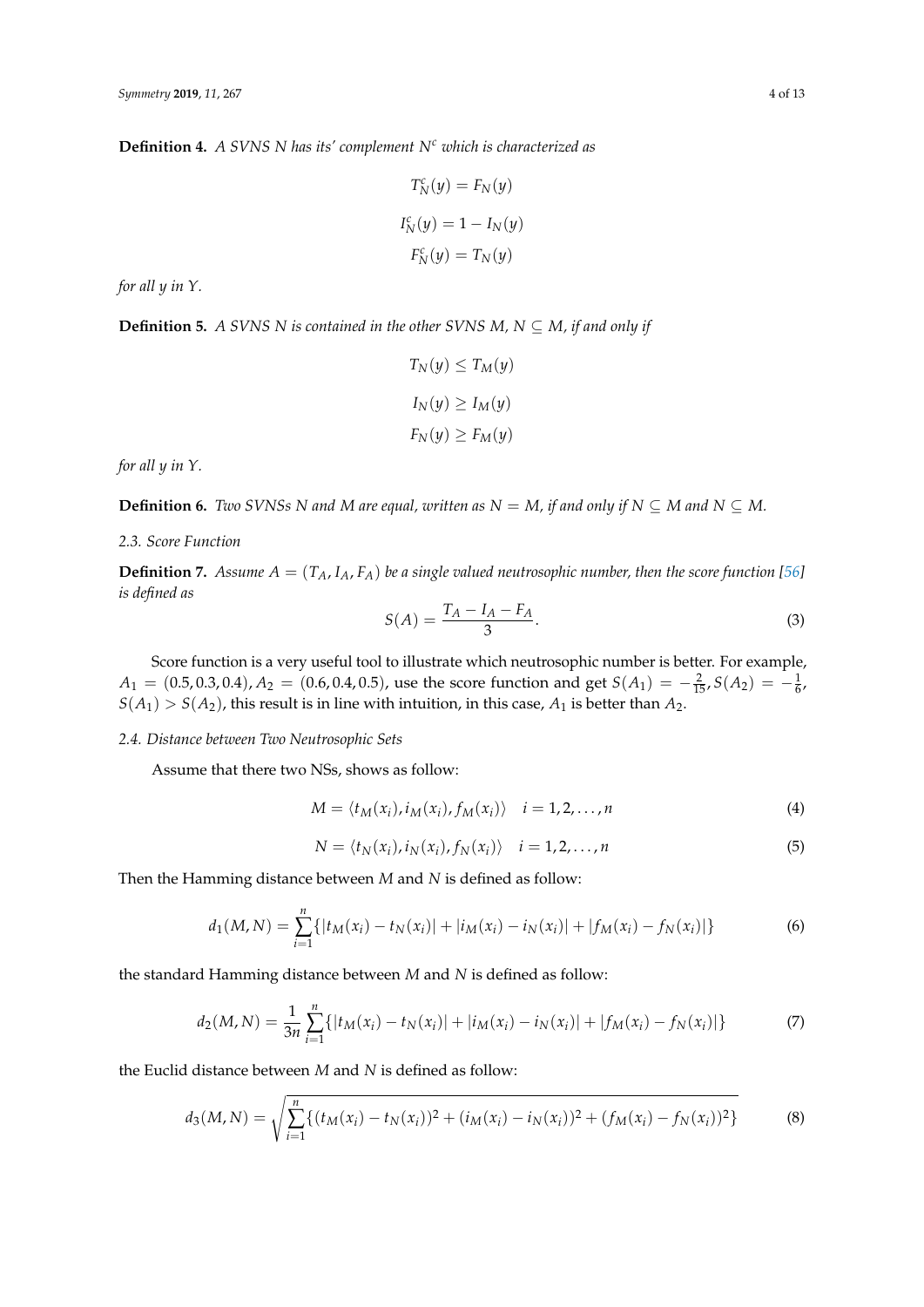the standard Euclid distance between *M* and *N* is defined as follow:

$$
d_4(M,N) = \sqrt{\frac{1}{3n} \sum_{i=1}^n \left\{ (t_M(x_i) - t_N(x_i))^2 + (i_M(x_i) - i_N(x_i))^2 + (f_M(x_i) - f_N(x_i))^2 \right\}}
$$
(9)

#### <span id="page-4-0"></span>**3. An Improved Multi-Criteria Decision Making Method**

Multi-criteria decision making often faces complex environments. At present, multi-criteria decision making methods mostly handle multiple attributes of an alternative separately for decision making. Few studies try to aggregate all neutrosophic sets of one alternative before decision making to simplify the decision progress. Based on the idea of information fusion, the NSs can be aggregated before using TOPSIS method to make a decision. In this way, decision progress can be simplified. A multi-attribute decision making method based on aggregated SVNSs is introduced in this part.

**step1**: Construct neutrosophic decision matrix.

The single-valued neutrosophic decision matrix is constructed based on expert assessments. For instance, when an expert is asked the opinion of an alternative *A*<sup>1</sup> with respect to a criterion *C*1, the expert may say that possibility in which the alternative is good is 0.5 and false degree is 0.4 and the expert is not sure is 0.2. For the NS, it can be expressed as  $d_{11} = \langle 0.5, 0.2, 0.4 \rangle$ .

Assume there are *m* alternatives and *n* criteria. The neutrosophic decision matrix *D* is expressed as follow:

$$
\begin{bmatrix} d_{11} & d_{12} & \cdots & d_{1n} \\ d_{21} & d_{22} & \cdots & d_{2n} \\ \vdots & \vdots & \ddots & \vdots \\ d_{m1} & d_{m2} & \cdots & d_{mn} \end{bmatrix}
$$

where  $d_{ij} = (T_{ij}, I_{ij}, F_{ij})$ ,  $1 \le i \le m$ ,  $1 \le j \le n$ ,  $T_{ij}$ ,  $I_{ij}$ ,  $F_{ij}$  are the truth-membership degree, the indeterminacy-membership degree, the falsity-membership degree of alternative *A<sup>i</sup>* with respect to criterion *j*.

**step2**: Determine the PIS and the NIS.

In this step, score function mentioned above is utilized to get the PIS *A* <sup>∗</sup> and the NIS *A* −∗ . Assume  $A^* = (d_1^*, d_2^*, \dots, d_n^*)$ , among them  $S(d_j^*) = \max_i \{S(d_{ij})\}$ ,  $j = 1, 2, \dots, n$ , and  $A^{-*} =$  $(d_1^{-*})$  $\frac{1}{1}^*$ , *d*<sub>2</sub><sup>-\*</sup>, ..., *d*<sub>*n*</sub><sup>+</sup>) among them  $S(d_i^{-*})$  $j^{(m)}_{j} = \min_{i} \{ S(d_{ij}) \}$ ,  $j = 1, 2, ..., n$ , the score function can be used to illustrate that how good or bad a neutrosophic set is. A simple example is given as follow:

**Example 1.** *Assume there is a decision matrix which is obtained from expert assessments showing as follow:*

| $\left[ (0.4, 0.2, 0.3) \right] (0.4, 0.2, 0.4) \left[ (0.5, 0.2, 0.2) \right]$ |  |
|---------------------------------------------------------------------------------|--|
| $\left[ (0.6, 0.1, 0.2) \right] (0.6, 0.1, 0.2) (0.2, 0.2, 0.5)$                |  |
| $\left[ (0.7, 0.1, 0.1) \quad (0.5, 0.3, 0.3) \quad (0.4, 0.3, 0.2) \right]$    |  |

*Specifically, let us consider the neutrosophic set* (0.4, 0.2, 0.3),  $T_{11} = 0.4$ ,  $I_{11} = 0.2$ ,  $F_{11} = 0.3$ , *use Equation [\(3\)](#page-3-0) to obtain the score function as follows:*

$$
S(d_{11}) = \frac{0.4 - 0.2 - 0.3}{3} = -\frac{1}{30}
$$

*In this way, scores of all neutrosophic sets can be obtained, neutrosophic sets which have the highest or the lowest scores will be choose to constitute the PIS(A\*) and the NIS(A<sup>-\*</sup>). For example, in the first column of the matrix:* 

$$
S(d_{11}) = -\frac{1}{30}, S(d_{21}) = \frac{1}{10}, S(d_{31}) = \frac{1}{6}
$$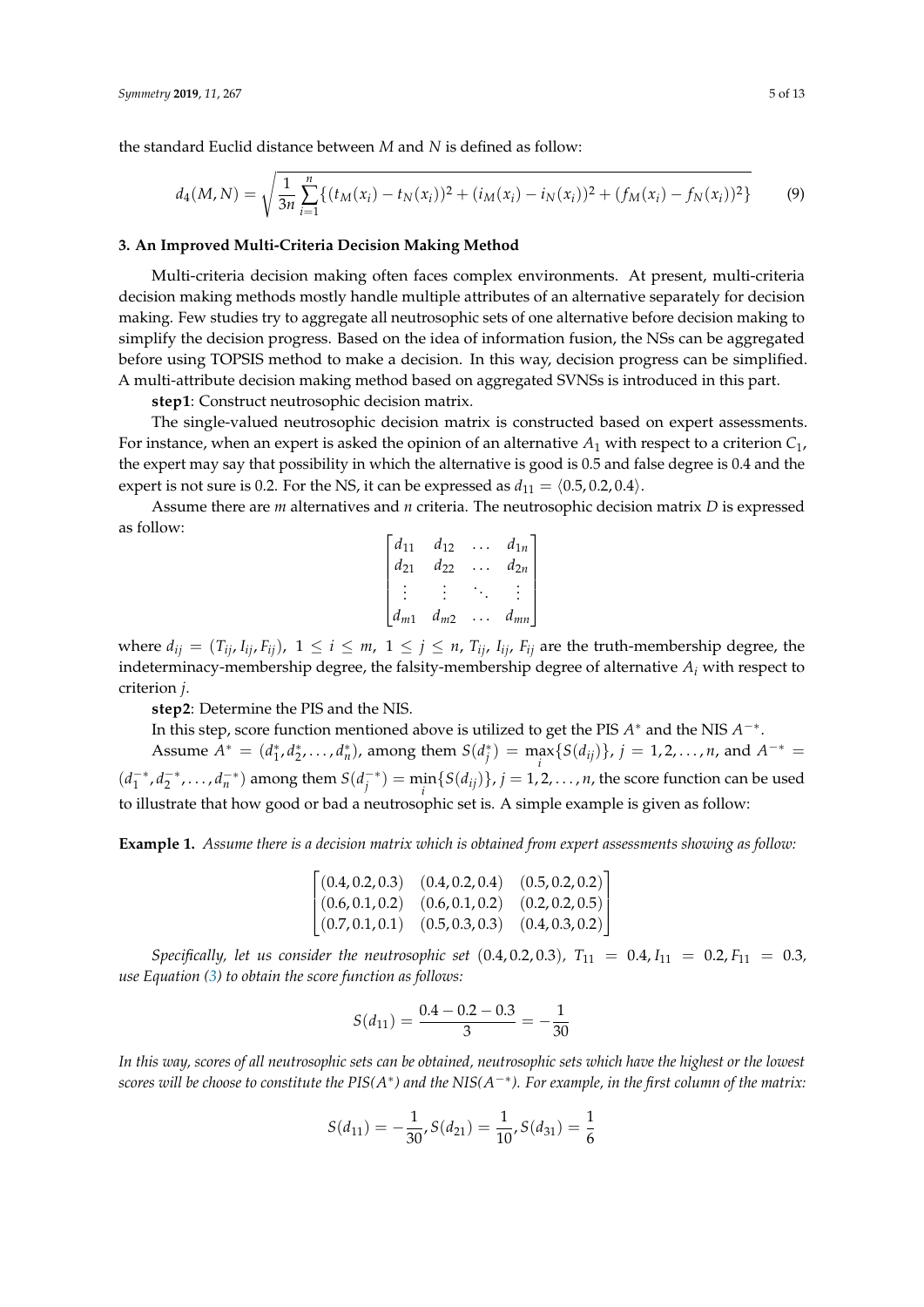*In this case, d*<sub>31</sub> and d<sub>11</sub> are chosen to constitute the first column of  $A^*$  and  $A^{-*}$  respectively.  $A^*$  and  $A^{-*}$  can *be obtained as follow:*

$$
A^* = ((0.7, 0.1, 0.1), (0.6, 0.1, 0.2), (0.5, 0.2, 0.2))
$$
  

$$
A^{-*} = ((0.4, 0.2, 0.3), (0.4, 0.2, 0.4), (0.2, 0.2, 0.5))
$$

**step3**: Aggregate the SVNSs.

In this step, all the attributes of a neutrosophic set are aggregated. Arithmetic average method is used to combine neutrosophic set.  $A_j^a = (t_j^a, i_j^a, f_j^a)$  is the aggregated neutrosophic set,  $1 \le j \le m$ , where

$$
t_j^a = \frac{t_{j1} + t_{j2} + \dots + t_{jn}}{n}
$$

$$
t_j^a = \frac{i_{j1} + i_{j2} + \dots + i_{jn}}{n}
$$

$$
f_j^a = \frac{f_{j1} + f_{j2} + \dots + f_{jn}}{n}
$$

*n* is the number of attributes.

This method is used to aggregate all the alternatives, the PIS and the NIS. So  $A_j^a = (t_j^a, i_j^a, f_j^a)$ ,  $1 \leq j$ *j* ≤ *m*,  $A^{*a} = (t^{*a}, t^{*a}, f^{*a})$  and  $A^{-*a} = (t^{-*a}, t^{-*a}, f^{-*a})$  are obtained.

**step4**: Multi-criteria decision making based on TOPSIS method

In this step, TOPSIS method is utilized to finish a multi-attribute neutrosophic decision making. In step 3, the aggregated SVNSs, the aggregated PIS and NIS are obtained. Then the distance for each aggregated SVNS between *A* <sup>∗</sup>*<sup>a</sup>* and between *A* −∗*a* can be calculated by Euclid distance Equation [\(8\)](#page-3-1). The distance between  $A_j^a$  and  $A^{*a}$  is calculated as follows:

$$
D_j^* = \sqrt{(t_j^a - t^{*a})^2 + (i_j^a - i^{*a})^2 + (f_j^a - f^{*a})^2} \quad j = 1, 2, ..., m
$$
 (10)

The distance between  $A_j^a$  and  $A^{-*a}$  is got as follows:

$$
D_j^{-*} = \sqrt{(t_j^a - t^{-*a})^2 + (i_j^a - t^{-*a})^2 + (f_j^a - t^{-*a})^2} \quad j = 1, 2, ..., m
$$
 (11)

The relative closeness  $T_j$  based on TOPSIS is got as follows:

$$
T_j = \frac{D_j^{-*}}{(D_j^{-*} + D_j^*)} \quad j = 1, 2, ..., m
$$
 (12)

Obviously, the bigger the value of  $T_j$  is, the farther the alternative is from the NIS, and the closer the alternative is to the PIS, and vice versa. The ranked of all the alternatives is obtained in the descending order of the value of *T<sup>j</sup>* .

#### <span id="page-5-0"></span>**4. Illustrative Example**

In this section, two examples are used to demonstrate the application of the proposed method.

**Example 2.** *Let us consider the decision-making problem originated from [\[56\]](#page-12-4). There is an investment company which wants to invest some money in a schools. There are four possible schools to invest the money:* {*A*1, *A*2, *A*3, *A*4}*. The investment company is going to choose one school to invest with respect to the following four criteria:* {*C*1, *C*2, *C*3, *C*4}*.*

**Step1***: Experts evaluate all the four possible schools according to the four attributes. According to the evaluation results, the following SVNS decision matrix is shown in Table [1:](#page-6-0)*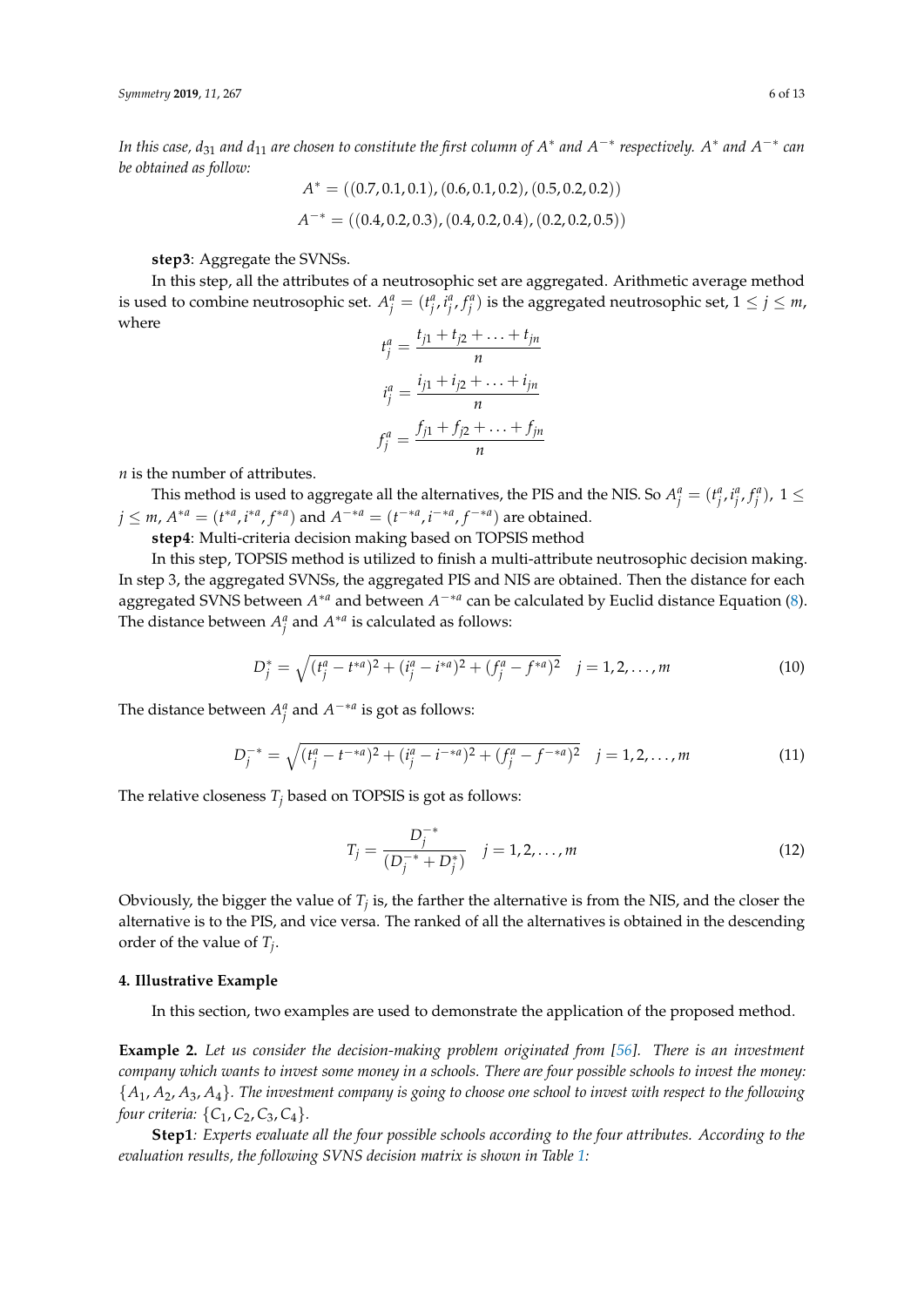<span id="page-6-0"></span>

|                | $C_{1}$         | $C_2$           | $C_3$           | $C_4$           |
|----------------|-----------------|-----------------|-----------------|-----------------|
| A <sub>1</sub> | (0.6, 0.3, 0.5) | (0.5, 0.7, 0.6) | (0.7, 0.6, 0.5) | (0.5, 0.5, 0.6) |
| A <sub>2</sub> | (0.6, 0.4, 0.5) | (0.4, 0.5, 0.6) | (0.3, 0.5, 0.6) | (0.4, 0.5, 0.6) |
| $A_3$          | (0.5, 0.6, 0.7) | (0.7, 0.2, 0.8) | (0.7, 0.6, 0.3) | (0.4, 0.4, 0.5) |
| $A_4$          | (0.4, 0.3, 0.2) | (0.5, 0.4, 0.3) | (0.6, 0.7, 0.2) | (0.4, 0.3, 0.2) |

**Table 1.** Solution matrix for SVNS.

<span id="page-6-1"></span>**Step2***:* Then the score function is utilized to get A<sup>\*</sup> and A<sup>-\*</sup>*.* The calculation results are expressed *in Table [2:](#page-6-1)*

**Table 2.** Scores matrix for SVNS.

|                            | $\scriptstyle{C_1}$                                    | $\scriptstyle{C_2}$  | $\mathcal{C}_3$                                             | $\mathcal{C}_{4}$ |
|----------------------------|--------------------------------------------------------|----------------------|-------------------------------------------------------------|-------------------|
| A1<br>$A_2$<br>$A_3$<br>A4 | $\overline{15}$<br>$\overline{10}$<br>$\vec{15}$<br>30 | 15<br>30<br>ĪŌ<br>15 | $\overline{15}$<br>$\overline{15}$<br>15<br>$\overline{10}$ | 30<br>30          |

*From Table [2,](#page-6-1)*  $S(d_{41}) = -\frac{1}{30}$  *is the maximum in the first column,*  $S(d_{42})$ *,*  $S(d_{33})$ *,*  $S(d_{44})$  *is the maximum in column* 2, 3, 4 *respectively. The neutrosophic PIS A* ∗ *is composed of d*41, *d*42, *d*33, *d*44*. Similarly, the dij which has the minimum score in each column is chosen to constitute the neutrosophic NIS A* −∗*. The PIS A* ∗ *and the NIS A*−∗ *can be obtained as follow:*

$$
A^* = ((0.4, 0.3, 0.2), (0.5, 0.4, 0.3), (0.7, 0.6, 0.3), (0.4, 0.3, 0.2))
$$
  

$$
A^{-*} = ((0.5, 0.6, 0.7), (0.5, 0.7, 0.6), (0.3, 0.5, 0.6), (0.4, 0.5, 0.6))
$$

**Step3***: Aggregate all the alternatives, A*<sup>∗</sup> *and A*−∗*. For example:*

$$
A^* = ((0.4, 0.3, 0.2), (0.5, 0.4, 0.3), (0.7, 0.6, 0.3), (0.4, 0.3, 0.2))
$$

*The*  $T_{A^*}$ ,  $I_{A^*}$ ,  $F_{A^*}$  of  $A_c^*$  can be obtained as follow:

$$
T_{A^*} = \frac{0.4 + 0.5 + 0.7 + 0.4}{4} = 0.500
$$

$$
I_{A^*} = \frac{0.3 + 0.4 + 0.6 + 0.3}{4} = 0.400
$$

$$
F_{A^*} = \frac{0.2 + 0.3 + 0.3 + 0.2}{4} = 0.250
$$

$$
A_c^* = (T_{A^*}, I_{A^*}, F_{A^*}) = (0.500, 0.400, 0.250)
$$

*All aggregated neutrosophic sets are obtained in the same way and shown as follow:*

$$
A_{1c} = (0.575, 0.525, 0.550)
$$
  
\n
$$
A_{2c} = (0.425, 0.475, 0.575)
$$
  
\n
$$
A_{3c} = (0.575, 0.450, 0.575)
$$
  
\n
$$
A_{4c} = (0.475, 0.425, 0.225)
$$
  
\n
$$
A_c^* = (0.500, 0.400, 0.250)
$$
  
\n
$$
A_c^{-*} = (0.425, 0.575, 0.625)
$$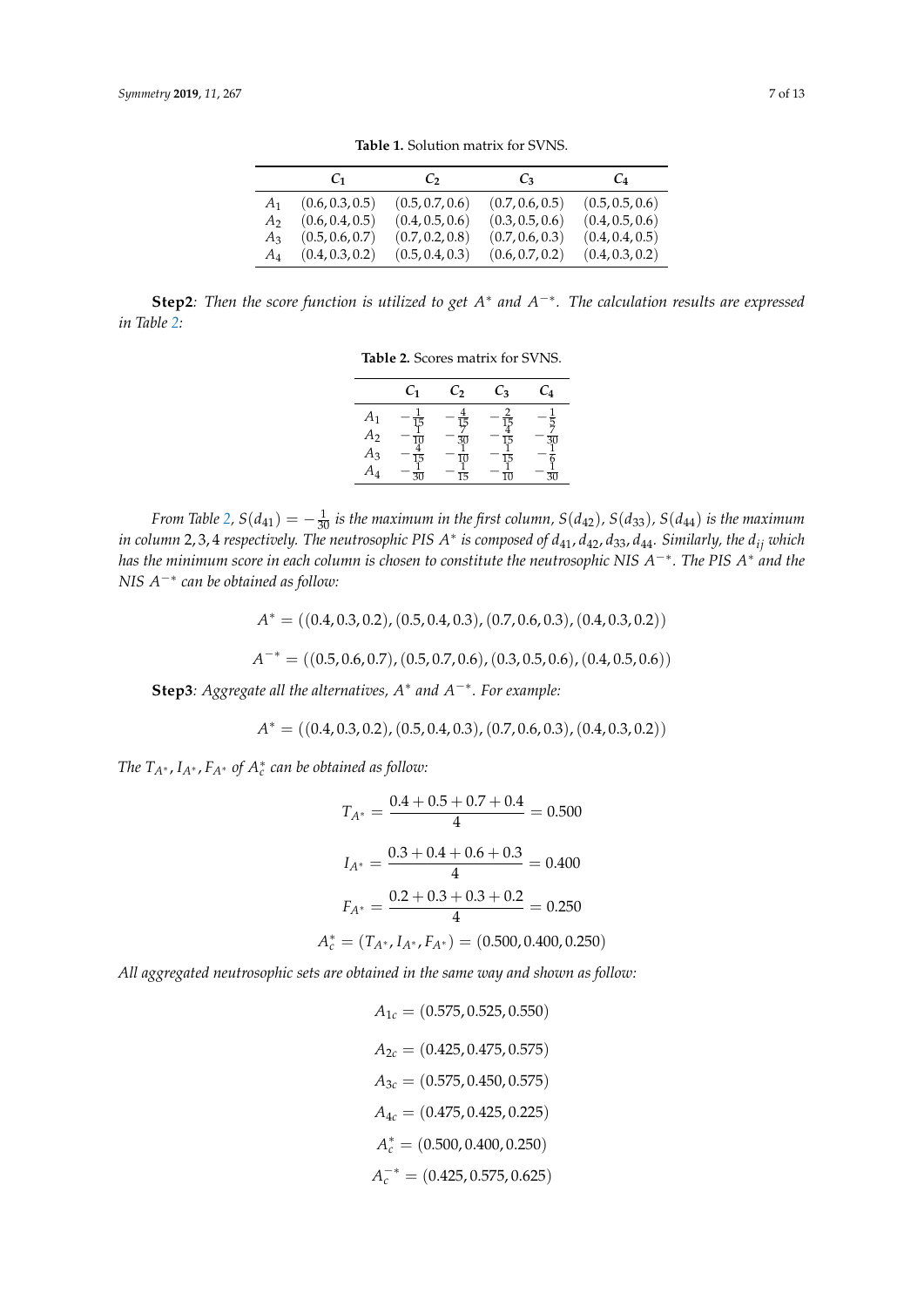*Symmetry* **2019**, *11*, 267 8 of 13

**Step4***: All alternatives are ranked by the TOPSIS method. Euclid distances between alternatives and the PIS are calculated as follow:*

$$
d(A_{1c}, A_c^*) = \sqrt{(T_{A_{1c}} - T_{A_c^*})^2 + (I_{A_{1c}} - I_{A_c^*})^2 + (F_{A_{1c}} - F_{A_c^*})^2} = 0.334
$$
  
\n
$$
d(A_{2c}, A_c^*) = \sqrt{(T_{A_{2c}} - T_{A_c^*})^2 + (I_{A_{2c}} - I_{A_c^*})^2 + (F_{A_{2c}} - F_{A_c^*})^2} = 0.342
$$
  
\n
$$
d(A_{3c}, A_c^*) = \sqrt{(T_{A_{3c}} - T_{A_c^*})^2 + (I_{A_{3c}} - I_{A_c^*})^2 + (F_{A_{3c}} - F_{A_c^*})^2} = 0.337
$$
  
\n
$$
d(A_{4c}, A_c^*) = \sqrt{(T_{A_{4c}} - T_{A_c^*})^2 + (I_{A_{4c}} - I_{A_c^*})^2 + (F_{A_{4c}} - F_{A_c^*})^2} = 0.043
$$
  
\nsubtruncave, and the NIS are calculated as follows:

*Euclid distances between alternatives and the NIS are calculated as follow:*

$$
d(A_{1c}, A_c^{-*}) = \sqrt{(T_{A_{1c}} - T_{A_c^{-*}})^2 + (I_{A_{1c}} - I_{A_c^{-*}})^2 + (F_{A_{1c}} - F_{A_c^{-*}})^2} = 0.175
$$
  

$$
d(A_{2c}, A_c^{-*}) = \sqrt{(T_{A_{2c}} - T_{A_c^{-*}})^2 + (I_{A_{2c}} - I_{A_c^{-*}})^2 + (F_{A_{2c}} - F_{A_c^{-*}})^2} = 0.112
$$
  

$$
d(A_{3c}, A_c^{-*}) = \sqrt{(T_{A_{3c}} - T_{A_c^{-*}})^2 + (I_{A_{3c}} - I_{A_c^{-*}})^2 + (F_{A_{3c}} - F_{A_c^{-*}})^2} = 0.202
$$
  

$$
d(A_{4c}, A_c^{-*}) = \sqrt{(T_{A_{4c}} - T_{A_c^{-*}})^2 + (I_{A_{4c}} - I_{A_c^{-*}})^2 + (F_{A_{4c}} - F_{A_c^{-*}})^2} = 0.430
$$

*The relative closeness are calculated as follow:*

$$
T_1 = \frac{d(A_{1c}, A_c^{-*})}{d(A_{1c}, A_c^{-*}) + d(A_{1c}, A_c^{*})} = 0.344
$$

$$
T_2 = \frac{d(A_{2c}, A_c^{-*})}{d(A_{2c}, A_c^{-*}) + d(A_{2c}, A_c^{*})} = 0.247
$$

$$
T_3 = \frac{d(A_{3c}, A_c^{-*})}{d(A_{3c}, A_c^{-*}) + d(A_{3c}, A_c^{*})} = 0.375
$$

$$
T_4 = \frac{d(A_{4c}, A_c^{-*})}{d(A_{4c}, A_c^{-*}) + d(A_{4c}, A_c^{*})} = 0.909
$$

*Rank the*  $T_i$ *, i*  $= 1,2,3,4$  *in descending order, and get*  $T_4 > T_3 > T_1 > T_2$ *. In this case,*  $A_4$  *is chosen as the ideal solution. This example shows that by using the proposed method decision results can be easily obtained.*

**Example 3.** *For a further understanding and comparison of our approach, another problem is considered. The data in this example originated from [\[57\]](#page-12-5). Let us suppose that decision makers intend to select the most suitable tablet from the four chosen tablets*  $(A_1, A_2, A_3, A_4)$  *by considering six attributes namely: Features*  $C_1$ , *Hardware C*2*, Display C*3*, Communication C*4*, Affordable Price C*5*, Customer care C*6*. By using the presented method, the problem is handled by the following steps.*

**Step1***: Assume that Ai*(*A*1, *A*2, *A*3, *A*4) *are alternatives with respect to six criteria* (*C*1, *C*2, *C*3, *C*4, *C*5, *C*6)*. Neutrosophic decision matrix are shown in Table [3:](#page-8-0)*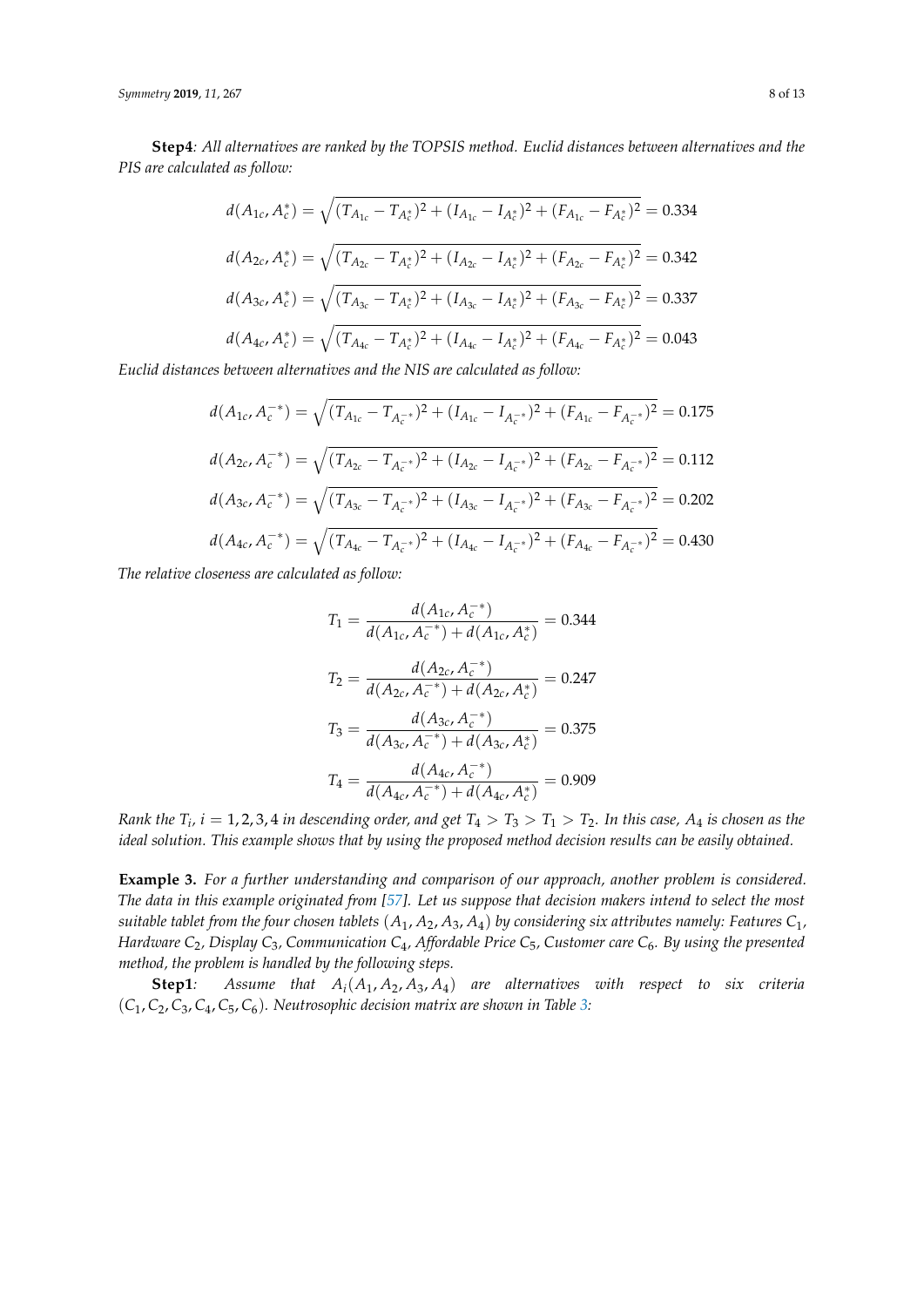<span id="page-8-0"></span>

|                | C1                    | $C_2$                 | $C_3$                 |
|----------------|-----------------------|-----------------------|-----------------------|
| A <sub>1</sub> | (0.864, 0.136, 0.081) | (0.853, 0.147, 0.092) | (0.800, 0.200, 0.150) |
| A <sub>2</sub> | (0.667, 0.333, 0.277) | (0.727, 0.273, 0.219) | (0.667, 0.333, 0.277) |
| $A_3$          | (0.880, 0.120, 0.067) | (0.887, 0.113, 0.064) | (0.834, 0.166, 0.112) |
| A4             | (0.667, 0.333, 0.277) | (0.735, 0.265, 0.195) | (0.768, 0.232, 0.180) |
|                |                       | Ċҕ                    |                       |
| $A_1$          | (0.704, 0.296, 0.241) | (0.823, 0.177, 0.123) | (0.864, 0.136, 0.081) |
| A <sub>2</sub> | (0.744, 0.256, 0.204) | (0.652, 0.348, 0.293) | (0.608, 0.392, 0.336) |
| $A_3$          | (0.779, 0.256, 0.204) | (0.811, 0.189, 0.109) | (0.850, 0.150, 0.092) |
| $A_4$          | (0.727, 0.273, 0.221) | (0.791, 0.209, 0.148) | (0.808, 0.192, 0.127) |

**Table 3.** Neutrosophic decision matrix.

<span id="page-8-1"></span>**Step2***: Score function are used to calculate and get the score matrix in Table [4.](#page-8-1)*

**Table 4.** Score matrix.

|  |  | $C_1$ $C_2$ $C_3$ $C_4$ $C_5$ $C_6$                 |  |
|--|--|-----------------------------------------------------|--|
|  |  | $A_1$ 0.216 0.205 0.150 0.056 0.174 0.216           |  |
|  |  | A <sub>2</sub> 0.019 0.078 0.019 0.095 0.004 -0.040 |  |
|  |  | $A_3$ 0.231 0.237 0.185 0.106 0.171 0.203           |  |
|  |  | A <sub>4</sub> 0.019 0.092 0.119 0.078 0.145 0.163  |  |

*From Table [4,](#page-8-1) the neutrosophic PIS can be got as follow:*

 $A^* = ((0.880, 0.120, 0.067), (0.887, 0.113, 0.064), (0.834, 0.166, 0.112),$ 

 $(0.779, 0.256, 0.204), (0.823, 0.177, 0.123), (0.864, 0.136, 0.081))$ 

*and the neutrosophic NIS is shown as follow:*

*A*<sup>-∗</sup> = ((0.667, 0.333, 0.277), (0.727, 0.273, 0.219), (0.667, 0.333, 0.277),

 $(0.704, 0.296, 0.241), (0.652, 0.348, 0.293), (0.608, 0.392, 0.336)).$ 

**Step3***: Neutrosophic sets aggregation is done in this step. After calculation, results are shown as follows:*

 $A_{1c} = (0.818, 0.182, 0.128)$  $A_{2c} = (0.677, 0.323, 0.268)$  $A_{3c} = (0.840, 0.166, 0.108)$  $A_{4c} = (0.749, 0.251, 0.191)$  $A_c^* = (0.844, 0.161, 0.109)$  $A_c^{-*} = (0.671, 0.329, 0.274)$ 

**Step4**: In the last step, Euclid distances between  $A_{ic}$ ,  $i = 1, 2, 3, 4$  and  $A_c^*$  and between  $A_{ic}$ ,  $i = 1, 2, 3, 4$ and  $A_c^{-*}$  are obtained, and the relative closeness of each alternative  $T_i(i=1,2,3,4)$  is obtained. Euclid distances *between alternatives and the neutrosophic PIS are as follow:*

$$
d(A_{1c}, A_c^*) = 0.038 \quad d(A_{2c}, A_c^*) = 0.282
$$
  

$$
d(A_{3c}, A_c^*) = 0.007 \quad d(A_{4c}, A_c^*) = 0.154
$$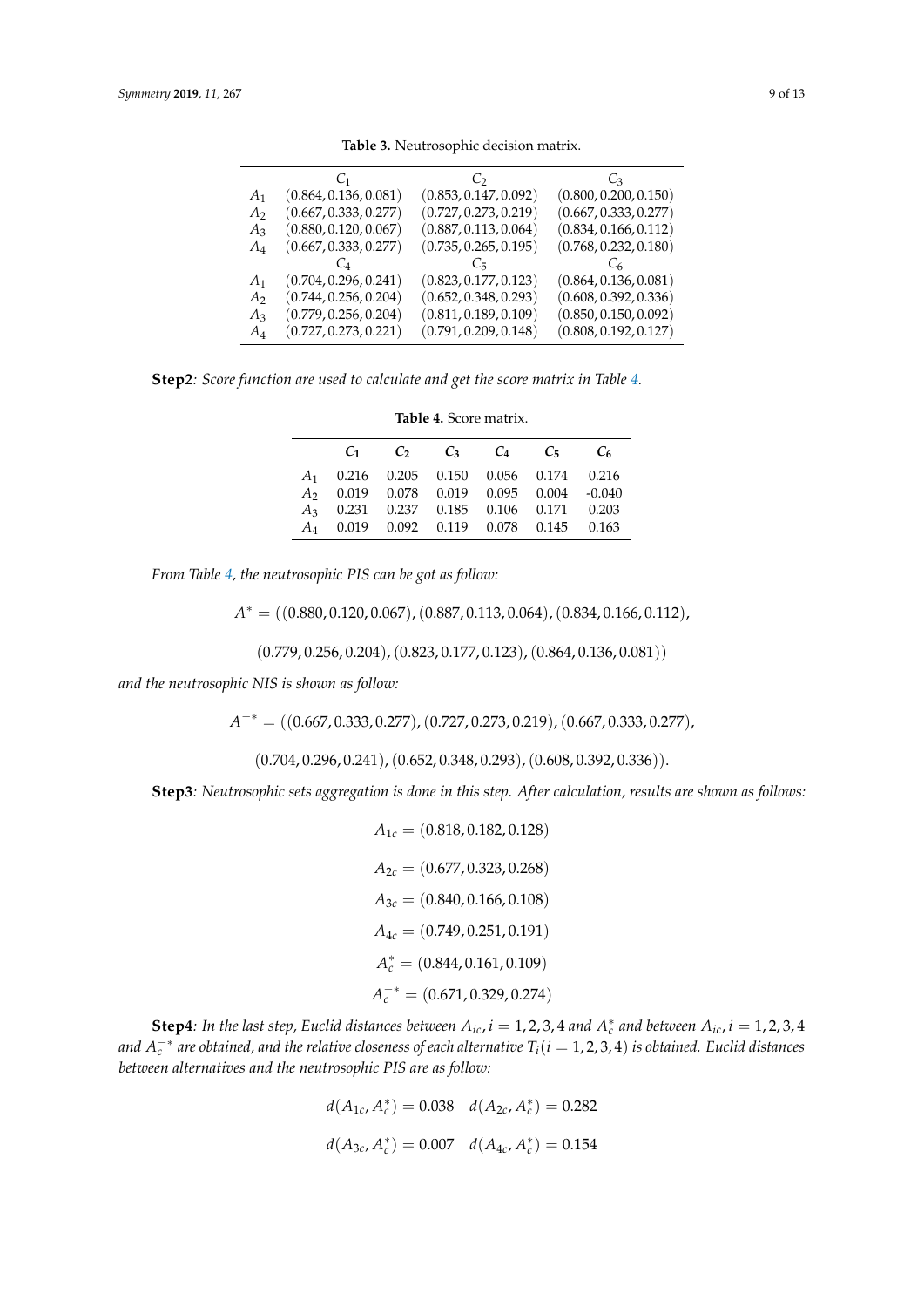*Euclid distances between alternatives and the neutrosophic NIS are below:*

$$
d(A_{1c}, A^{-*}) = 0.254 \quad d(A_{2c}, A^{-*}) = 0.011
$$

$$
d(A_{3c}, A^{-*}) = 0.288 \quad d(A_{4c}, A^{-*}) = 0.138
$$

*So the relative closeness of each alternative to the ideal solution can be easily obtained as follow:*

$$
T_1 = 0.870
$$
  $T_2 = 0.038$   
 $T_3 = 0.976$   $T_4 = 0.473$ 

*the rank of them can be obtained:*  $T_3 > T_1 > T_4 > T_2$ . Obviously,  $A_3$  *is the best solution.* 

*According to the results, method which uses aggregated SVNSs in this paper is more simplified than that proposed by Pramanik [\[57\]](#page-12-5). Additionally, the Pramanik's results are shown as follow:*

$$
T_1 = 0.8190
$$
  $T_2 = 0.1158$   
 $T_3 = 0.8605$   $T_4 = 0.4801$ 

*The same rank of alternatives are got, but in our approach the difference between the data is greater and the results are clearer than that in Pramanik's. The presented method is different with Pramanik's method in handling the attributes. In Pramanik's method, attribute weight is used to revise the neutrosophic set. In the presented method neutrosophic sets of different attributes are aggregated to one neutrosophic set, which simplifies the decision-making process and makes the process more efficient. In this way, multi-criteria decision making can be easily made.*

*To verify the rationality and usefulness of the presented method, correlation coefficient method [\[44\]](#page-11-20) and cross-entropy method [\[45\]](#page-11-21) are used to calculate the same decision problem in Table [3.](#page-8-0) In Table [3,](#page-8-0) B<sup>i</sup> refers to the*  $c$  *correlation between alternative*  $A_i$  *and the PIS*  $A^*$ *, and*  $E_i$  *refers to the distance between*  $A_i$  *and the PIS*  $A^*$ *. The comparison of presented method with these three methods are shown in Table [5.](#page-9-0)*

**Table 5.** Comparison with other methods.

<span id="page-9-0"></span>

| Methods                      | <b>Indexes for Decision Making</b>                            | <b>Rank of Indexes</b>  | The Chosen Alternative |
|------------------------------|---------------------------------------------------------------|-------------------------|------------------------|
| Elhassouny's [57]            | $T_1 = 0.8190, T_2 = 0.1158, T_3 = 0.8605, T_4 = 0.4801$      | $T_3 > T_1 > T_4 > T_2$ | Aз                     |
| correlation coefficient [44] | $B_1 = 0.959$ , $B_2 = 0.846$ , $B_3 = 0.970$ , $B_4 = 0.917$ | $B_3 > B_1 > B_4 > B_2$ | $A_3$                  |
| cross-entropy $[45]$         | $E_1 = 0.530, E_2 = 0.966, E_3 = 0.466, E_4 = 0.763$          | $E_3 < E_1 < E_4 < E_2$ | $A_3$                  |
| Presented method             | $T_1 = 0.870, T_2 = 0.038, T_3 = 0.976, T_4 = 0.473$          | $T_3 > T_1 > T_4 > T_2$ | $A_3$                  |

#### **5. Conclusions**

In this paper, a multi-attribute decision method used aggregated neutrosophic set and TOPSIS is proposed. In our method, arithmetic average method is used to aggregate neutrosophic sets, and aggregated sets can be used by TOPSIS method to get a final rank. The proposed approach could reduce the computation since it firstly aggregate the neutrosophic sets before ranking, so it is useful in real application with high requirements of real-time. Two examples have demonstrated the rationality and feasibility of our approach. However, this method also has some limitations, averaging the validity of the criteria may lead to the loss of some criteria information. If the criteria information is especially emphasized in the decision process, this presented method may be not so appropriate to be used. In the future, more work will be done on the score function to make the decision making process more accurate, and the geometric average method is also need to be checked. Continuous work in the application of complex decision-making problems such as group decision-making problems and other domains such as fuzzy system is also need to be done.

**Author Contributions:** W.J. and X.D. proposed the method; W.J., Z.Z. and X.D. analyzed the results of experiment; Z.Z. wrote the paper; W.J. and X.D. revised and improved the paper.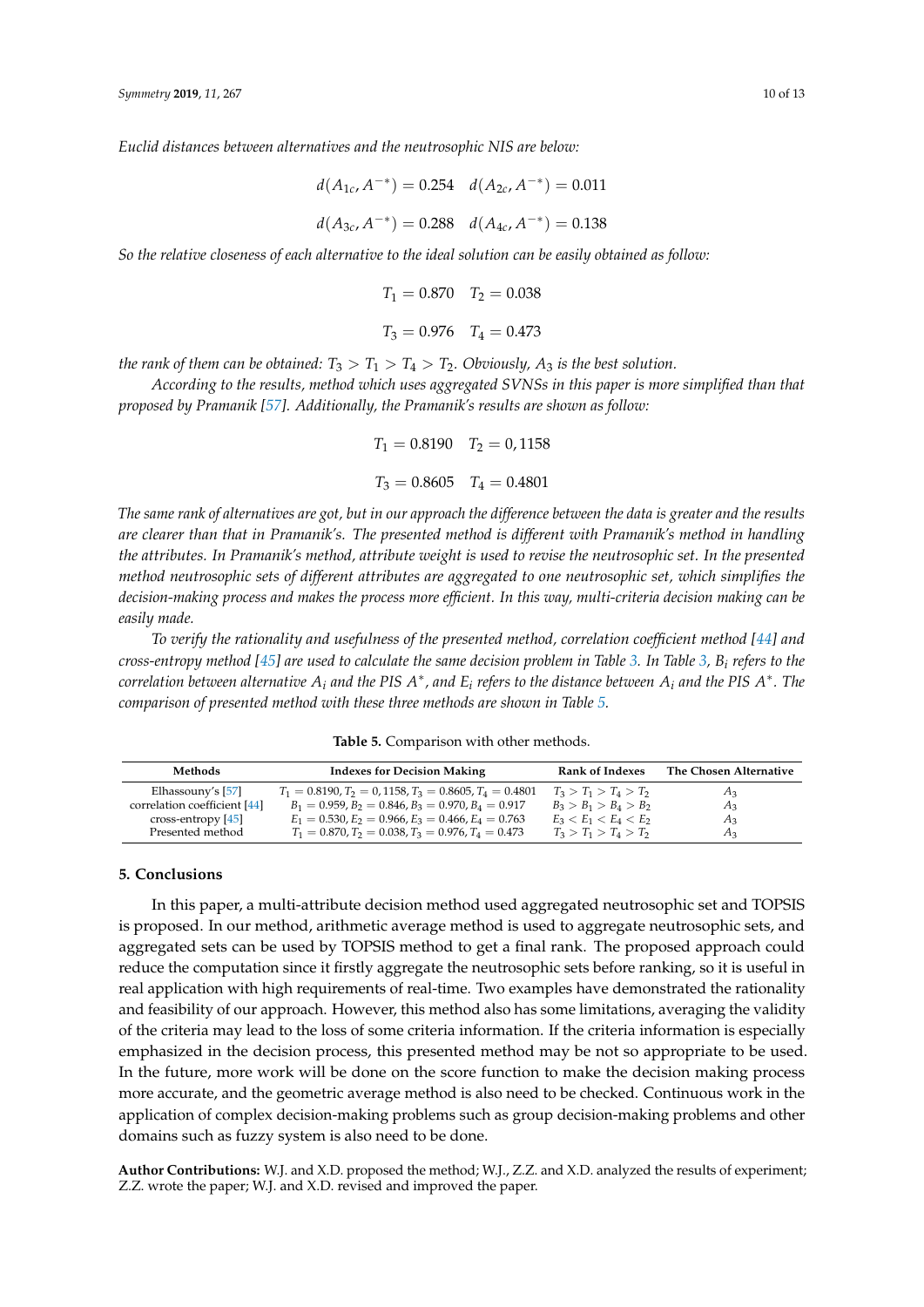**Funding:** The work is partially supported by National Natural Science Foundation of China (Program No. 61671384, 61703338), Natural Science Basic Research Plan in Shaanxi Province of China (Program No. 2018JQ6085).

**Conflicts of Interest:** The authors declare that there is no conflict of interest regarding the publication of this paper.

## **References**

- <span id="page-10-0"></span>1. Jiang, W. A correlation coefficient for belief functions. *Int. J. Approx. Reason.* **2018**, *103*, 94–106. [\[CrossRef\]](http://dx.doi.org/10.1016/j.ijar.2018.09.001)
- 2. Deng, X.; Jiang, W.; Wang, Z. Zero-sum polymatrix games with link uncertainty: A Dempster-Shafer theory solution. *Appl. Math. Comput.* **2019**, *340*, 101–112. [\[CrossRef\]](http://dx.doi.org/10.1016/j.amc.2018.08.032)
- 3. Kahneman, D.; Tversky, A. Prospect Theory. An analysis of decision making under risk. *Econometrica* **1979**, *47*, 263–291. [\[CrossRef\]](http://dx.doi.org/10.2307/1914185)
- 4. Han, Y.; Deng, Y. A hybrid intelligent model for Assessment of critical success factors in high risk emergency system. *J. Ambient Intell. Humaniz. Comput.* **2018**, *9*, 1933–1953. [\[CrossRef\]](http://dx.doi.org/10.1007/s12652-018-0882-4)
- 5. Bellman, R.E.; Zadeh, L.A. Decision-Making in a Fuzzy Environment. *Manag. Sci.* **1970**, *17*, B141–B164. [\[CrossRef\]](http://dx.doi.org/10.1287/mnsc.17.4.B141)
- 6. Wendt, D.; Vlek, C. Utility, Probability, and Human Decision Making. *Soc. Sci. Electron. Publ.* **1977**, *185*, 1124–1131.
- 7. Xiao, F. Multi-sensor data fusion based on the belief divergence measure of evidences and the belief entropy. *Inf. Fusion* **2019**, *46*, 23–32. [\[CrossRef\]](http://dx.doi.org/10.1016/j.inffus.2018.04.003)
- 8. Zhang, L.; Wu, X.; Zhu, H.; AbouRizk, S.M. Perceiving safety risk of buildings adjacent to tunneling excavation: An information fusion approach. *Autom. Constr.* **2017**, *73*, 88–101. [\[CrossRef\]](http://dx.doi.org/10.1016/j.autcon.2016.09.003)
- <span id="page-10-1"></span>9. He, Z.; Jiang, W. An evidential Markov decision making model. *Inf. Sci.* **2018**, *467*, 357–372. [\[CrossRef\]](http://dx.doi.org/10.1016/j.ins.2018.08.013)
- <span id="page-10-2"></span>10. He, Z.; Jiang, W. An evidential dynamical model to predict the interference effect of categorization on decision making. *Knowl.-Based Syst.* **2018**, *150*, 139–149. [\[CrossRef\]](http://dx.doi.org/10.1016/j.knosys.2018.03.014)
- 11. Liu, J.C.; Li, D.F. Corrections to "TOPSIS-based nonlinear-programming methodology for multi-attribute decision making with interval-valued intuitionistic fuzzy sets" [Apr 10 299-311]. *IEEE Trans. Fuzzy Syst.* **2018**, *26*, 391. [\[CrossRef\]](http://dx.doi.org/10.1109/TFUZZ.2016.2637375)
- 12. Broumi, S.; Smarandache, F. Single valued neutrosophic trapezoid linguistic aggregation operators based multi-attribute decision making. *Bull. Pure Appl. Sci. Math. Stat.* **2017**, *33e*, 135. [\[CrossRef\]](http://dx.doi.org/10.5958/2320-3226.2014.00006.X)
- 13. Deli, I.; Subas, Y. A ranking method of single valued neutrosophic numbers and its applications to multi-attribute decision making problems. *Int. J. Mach. Learn. Cybern.* **2017**, *8*, 1309–1322. [\[CrossRef\]](http://dx.doi.org/10.1007/s13042-016-0505-3)
- 14. Pramanik, S.; Dey, P.P.; Giri, B.C.; Smarandache, F. *An Extended TOPSIS for Multi-Attribute Decision Making Problems with Neutrosophic Cubic Information*; University of New Mexico: Albuquerque, NM, USA, 2017.
- 15. Figueira, J.; Greco, S.; Ehrogott, M. Multiple Criteria Decision Analysis: State of the Art Surveys. *International* **2018**, *142*, 192–202.
- <span id="page-10-3"></span>16. Siregar, D.; Arisandi, D.; Usman, A.; Irwan, D.; Rahim, R. Research of Simple Multi-Attribute Rating Technique for Decision Support. *J. Phys. Conf. Ser.* **2017**, *930*, 012015. [\[CrossRef\]](http://dx.doi.org/10.1088/1742-6596/930/1/012015)
- <span id="page-10-4"></span>17. Deng, X.; Jiang, W. Dependence assessment in human reliability analysis using an evidential network approach extended by belief rules and uncertainty measures. *Ann. Nuclear Energy* **2018**, *117*, 183–193. [\[CrossRef\]](http://dx.doi.org/10.1016/j.anucene.2018.03.028)
- 18. Deng, X. Analyzing the monotonicity of belief interval based uncertainty measures in belief function theory. *Int. J. Intell. Syst.* **2018**, *33*, 1869–1879. [\[CrossRef\]](http://dx.doi.org/10.1002/int.21999)
- 19. Li, Y.; Deng, Y. Generalized Ordered Propositions Fusion Based on Belief Entropy. *Int. J. Comput. Commun. Control* **2018**, *13*, 792–807. [\[CrossRef\]](http://dx.doi.org/10.15837/ijccc.2018.5.3244)
- 20. Deng, X.; Xiao, F.; Deng, Y. An improved distance-based total uncertainty measure in belief function theory. *Appl. Intell.* **2017**, *46*, 898–915. [\[CrossRef\]](http://dx.doi.org/10.1007/s10489-016-0870-3)
- 21. Zhang, X.; Mahadevan, S. Aircraft re-routing optimization and performance assessment under uncertainty. *Decis. Support Syst.* **2017**, *96*, 67–82. [\[CrossRef\]](http://dx.doi.org/10.1016/j.dss.2017.02.005)
- 22. Huang, Z.; Yang, L.; Jiang, W. Uncertainty measurement with belief entropy on the interference effect in the quantum-like Bayesian Networks. *Appl. Math. Comput.* **2019**, *347*, 417–428. [\[CrossRef\]](http://dx.doi.org/10.1016/j.amc.2018.11.036)
- <span id="page-10-5"></span>23. Jiang, W.; Hu, W. An improved soft likelihood function for Dempster-Shafer belief structures. *Int. J. Intell. Syst.* **2018**, *33*, 1264–1282. [\[CrossRef\]](http://dx.doi.org/10.1002/int.21980)
- <span id="page-10-6"></span>24. Zadeh, L.A. Fuzzy sets. *Inf. Control* **1965**, *8*, 338–353. [\[CrossRef\]](http://dx.doi.org/10.1016/S0019-9958(65)90241-X)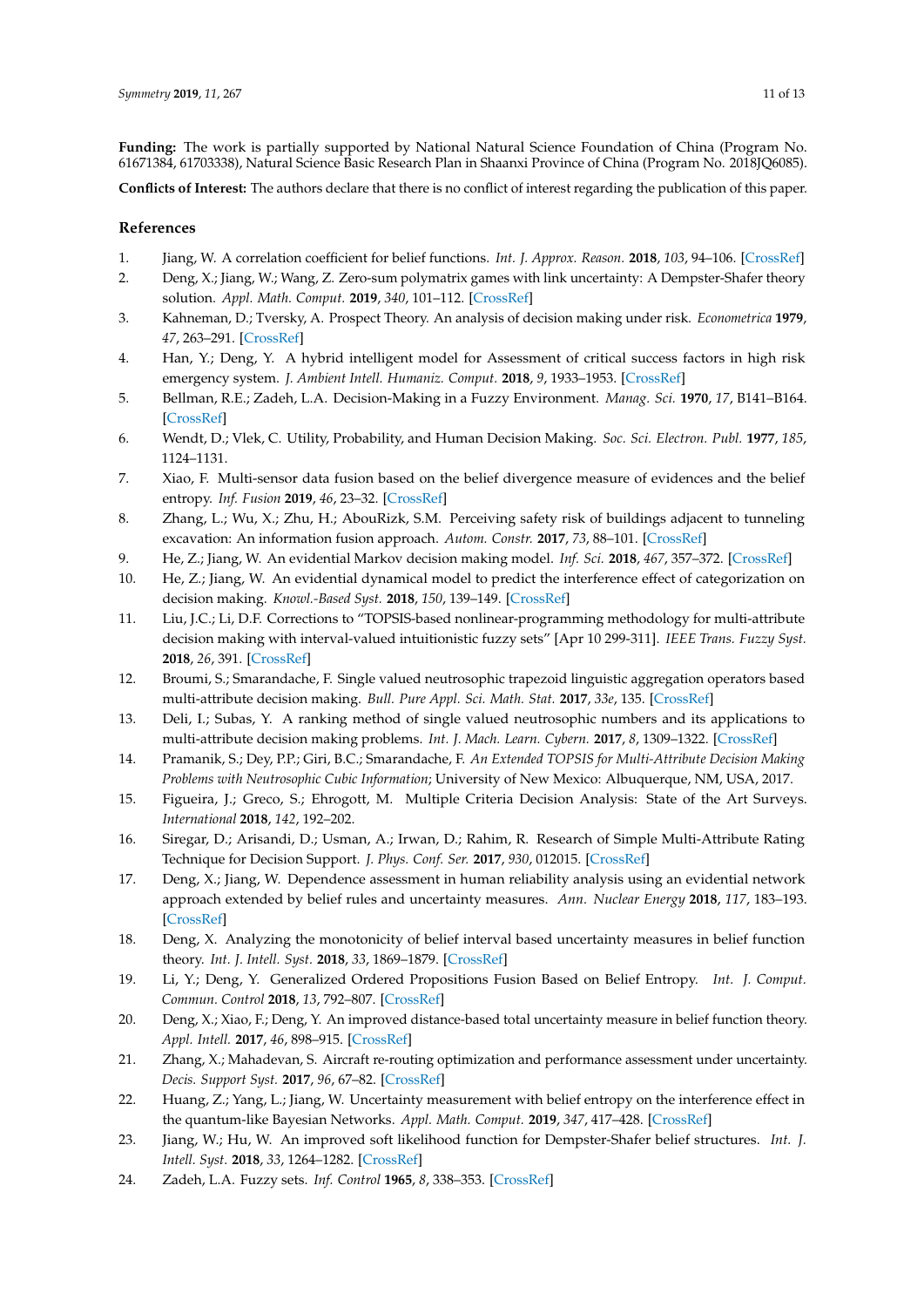- <span id="page-11-0"></span>25. Atanassov, K.T. Intuitionistic fuzzy sets. *Fuzzy Sets Syst.* **1986**, *20*, 87–96. [\[CrossRef\]](http://dx.doi.org/10.1016/S0165-0114(86)80034-3)
- <span id="page-11-1"></span>26. Han, Y.; Deng, Y. An enhanced fuzzy evidential DEMATEL method with its application to identify critical success factors. *Soft Comput.* **2018**, *22*, 5073–5090. [\[CrossRef\]](http://dx.doi.org/10.1007/s00500-018-3311-x)
- 27. Kang, B.; Deng, Y.; Hewage, K.; Sadiq, R. A method of measuring uncertainty for Z-number. *IEEE Trans. Fuzzy Syst.* **2018**. [\[CrossRef\]](http://dx.doi.org/10.1109/TFUZZ.2018.2868496)
- 28. Zhang, L.; Wu, X.; Qin, Y.; Skibniewski, M.J.; Liu, W. Towards a Fuzzy Bayesian Network Based Approach for Safety Risk Analysis of Tunnel-Induced Pipeline Damage. *Risk Anal.* **2016**, *36*, 278–301. [\[CrossRef\]](http://dx.doi.org/10.1111/risa.12448) [\[PubMed\]](http://www.ncbi.nlm.nih.gov/pubmed/26224125)
- <span id="page-11-2"></span>29. Fei, L.; Wang, H.; Chen, L.; Deng, Y. A new vector valued similarity measure for intuitionistic fuzzy sets based on OWA operators. *Iranian J. Fuzzy Syst.* **2018**. [\[CrossRef\]](http://dx.doi.org/10.22111/ijfs.2018.4302)
- <span id="page-11-3"></span>30. Yager, R.R. *Some Aspects of Intuitionistic Fuzzy Sets*; Kluwer Academic Publishers: Dordrecht, The Netherlands, 2009; pp. 67–90.
- 31. Li, D.F. TOPSIS-Based nonlinear-programming methodology for multiattribute decision making with interval-valued intuitionistic fuzzy sets. *IEEE Trans. Fuzzy Syst.* **2018**, *26*, 391. [\[CrossRef\]](http://dx.doi.org/10.1109/TFUZZ.2016.2637375)
- 32. Bustince, H.; Burillo, P. Vague sets are intuitionistic fuzzy sets. *Fuzzy Sets Syst.* **1996**, *79*, 403–405. [\[CrossRef\]](http://dx.doi.org/10.1016/0165-0114(95)00154-9)
- <span id="page-11-4"></span>33. Szmidt, E.; Kacprzyk, J. Distances between intuitionistic fuzzy sets. *Fuzzy Sets Syst.* **2000**, *114*, 505–518. [\[CrossRef\]](http://dx.doi.org/10.1016/S0165-0114(98)00244-9)
- <span id="page-11-6"></span><span id="page-11-5"></span>34. Torra, V. Hesitant fuzzy sets. *Int. J. Intell. Syst.* **2010**, *25*, 529–539. [\[CrossRef\]](http://dx.doi.org/10.1002/int.20418)
- 35. Xia, M.; Xu, Z. Hesitant fuzzy information aggregation in decision making. *Int. J. Approx. Reason.* **2011**, *52*, 395–407. [\[CrossRef\]](http://dx.doi.org/10.1016/j.ijar.2010.09.002)
- <span id="page-11-7"></span>36. Zhou, W.; Xu, Z.; Chen, M. *Preference Relations Based on Hesitant-Intuitionistic Fuzzy Information and Their Application in Group Decision Making*; Pergamon Press, Inc.: Oxford, UK, 2015; pp. 163–175.
- <span id="page-11-8"></span>37. Smarandache, F. A unifying field in logics: Neutrosophic logic. *Multiple-Valued Logic* **1999**, *8*, 489–503.
- <span id="page-11-9"></span>38. Smarandache, F. *Neutrosophy: Neutrosophic Probability, Set, and Logic*; American Research Press: Ann Arbor, Michigan, USA, 1998; 105p.
- <span id="page-11-10"></span>39. Atanassov, K.T. *Interval Valued Intuitionistic Fuzzy Sets*; Elsevier North-Holland, Inc.: Amsterdam, The Netherlands, 1989; pp. 343–349.
- <span id="page-11-11"></span>40. Wang, H.; Smarandache, F.; Zhang, Y.; Sunderraman, R. Single valued neutrosophic sets. In Proceedings of the 8th Joint Conference on Information Sciences, Salt Lake, UT, USA, 21–26 July 2005; pp. 94–97.
- <span id="page-11-12"></span>41. Ma, Y.X.; Wang, J.Q.; Wang, J.; Wu, X.H. An interval neutrosophic linguistic multi-criteria group decision-making method and its application in selecting medical treatment options. *Neural Comput. Appl.* **2017**, *28*, 2745–2765. [\[CrossRef\]](http://dx.doi.org/10.1007/s00521-016-2203-1)
- <span id="page-11-13"></span>42. Guo, Y.; Cheng, H.D. *New Neutrosophic Approach to Image Segmentation*; Elsevier Science Inc.: Amsterdam, The Netherlands, 2009; pp. 587–595.
- <span id="page-11-14"></span>43. Ye, J. A multicriteria decision-making method using aggregation operators for simplified neutrosophic sets. *J. Intell. Fuzzy Syst.* **2014**, *26*, 2459–2466.
- <span id="page-11-20"></span>44. Ye, J. Multicriteria decision-making method using the correlation coefficient under single-valued neutrosophic environment. *Int. J. Gen. Syst.* **2013**, *42*, 386–394. [\[CrossRef\]](http://dx.doi.org/10.1080/03081079.2012.761609)
- <span id="page-11-21"></span>45. Ye, J. Single valued neutrosophic cross-entropy for multicriteria decision making problems. *Appl. Math. Model.* **2014**, *38*, 1170–1175. [\[CrossRef\]](http://dx.doi.org/10.1016/j.apm.2013.07.020)
- 46. Xiao, F. A novel multi-criteria decision making method for assessing health-care waste treatment technologies based on D numbers. *Eng. Appl. Artif. Intell.* **2018**, *71*, 216–225. [\[CrossRef\]](http://dx.doi.org/10.1016/j.engappai.2018.03.002)
- <span id="page-11-15"></span>47. Deng, X.; Jiang, W. D number theory based game-theoretic framework in adversarial decision making under a fuzzy environment. *Int. J. Approx. Reason.* **2019**, *106*, 194–213. [\[CrossRef\]](http://dx.doi.org/10.1016/j.ijar.2019.01.007)
- <span id="page-11-16"></span>48. Jiang, W.; Zhong, Y.; Deng, X. A Neutrosophic Set Based Fault Diagnosis Method Based on Multi-Stage Fault Template Data. *Symmetry* **2018**, *10*, 346. [\[CrossRef\]](http://dx.doi.org/10.3390/sym10080346)
- <span id="page-11-17"></span>49. Zhou, D.; Al-Durra, A.; Zhang, K.; Ravey, A.; Gao, F. Online remaining useful lifetime prediction of proton exchange membrane fuel cells using a novel robust methodology. *J. Power Sources* **2018**, *399*, 314–328. [\[CrossRef\]](http://dx.doi.org/10.1016/j.jpowsour.2018.06.098)
- <span id="page-11-18"></span>50. Şahin, R.; Yiğider, M. A multi-criteria neutrosophic group decision making metod based TOPSIS for supplier selection. *arXiv* **2014**, arXiv:1412.5077.
- <span id="page-11-19"></span>51. Peng, J.J.; Wang, J.Q.; Zhang, H.Y.; Chen, X.H. An outranking approach for multi-criteria decision-making problems with simplified neutrosophic sets. *Appl. Soft Comput.* **2016**, *27*, 615–627. [\[CrossRef\]](http://dx.doi.org/10.1016/j.asoc.2014.08.070)